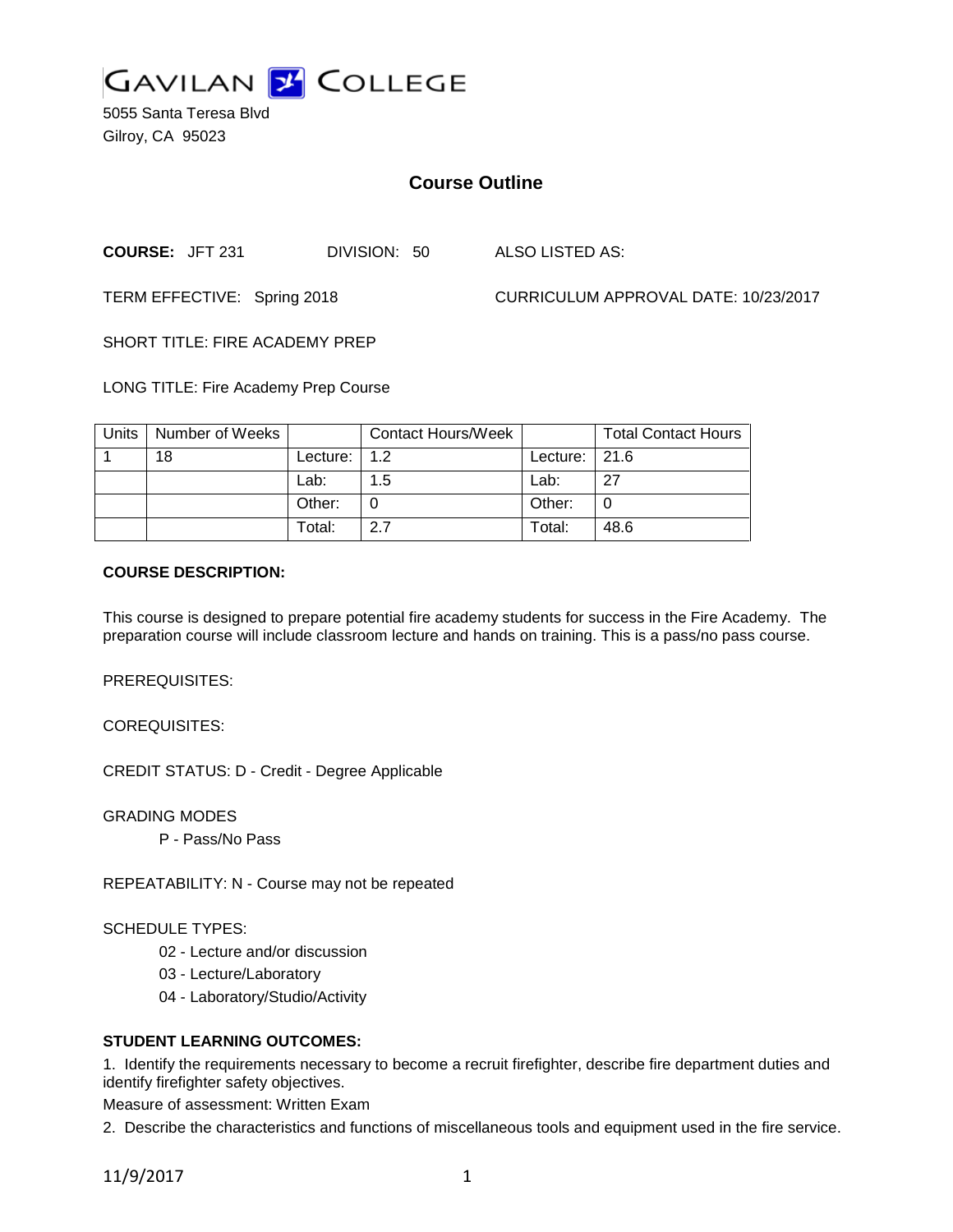Measure of assessment: Students will be required to complete a written an oral report on fire service equipment.

3. Demonstrate how to roll hose, tie basic knots, don a self-contained breathing apparatus, and carry ladders.

#### **CONTENT, STUDENT PERFORMANCE OBJECTIVES, OUT-OF-CLASS ASSIGNMENTS**

Curriculum Approval Date: 10/23/2017

Lecture content:

- 1. Fire Service Employment Hiring Process Preparation
- a. Applications
- b. Written Exams
- c. Physical Agility Tests
- d. Background Investigations
- e. Fire Service Interviews
- f. Communication Skills
- 2. Success in the Fire Academy
- a. Academy Life
- b. Physical Fitness Program
- c. Uniform Standards
- d. Academy Policies and Procedures
- e. Fire Academy Educate
- f. Drills, Customs & Courtesies
- 3. Fire Service Standards
- a. State Fire Training Fire Fighter 1 Course Curriculum
- b. Jones and Bartlett Learning Management Systems
- c. Personal Protective Equipment
- d. Firefighter Health and Safety
- 4. Fire Academy course materials
- a. All Orientation Day course materials will be issued

Lab Content:

- 1. Physical Agility Exams
- 2. Physical Fitness Program
- 3. Pre-Academy Fire Drills
- 4. Personal Protective Equipment
- 5. Ladders
- 6. Hoses
- 7. Knots

#### **METHODS OF INSTRUCTION:**

Lecture and Discussion Laboratory and Activity

## **OUT OF CLASS ASSIGNMENTS:**

Required Outside Hours: 8 Assignment Description: Students will maintain uniforms read instructor handouts.

# **METHODS OF EVALUATION:**

Writing assignments Percent of total grade: 25.00 %

11/9/2017 2